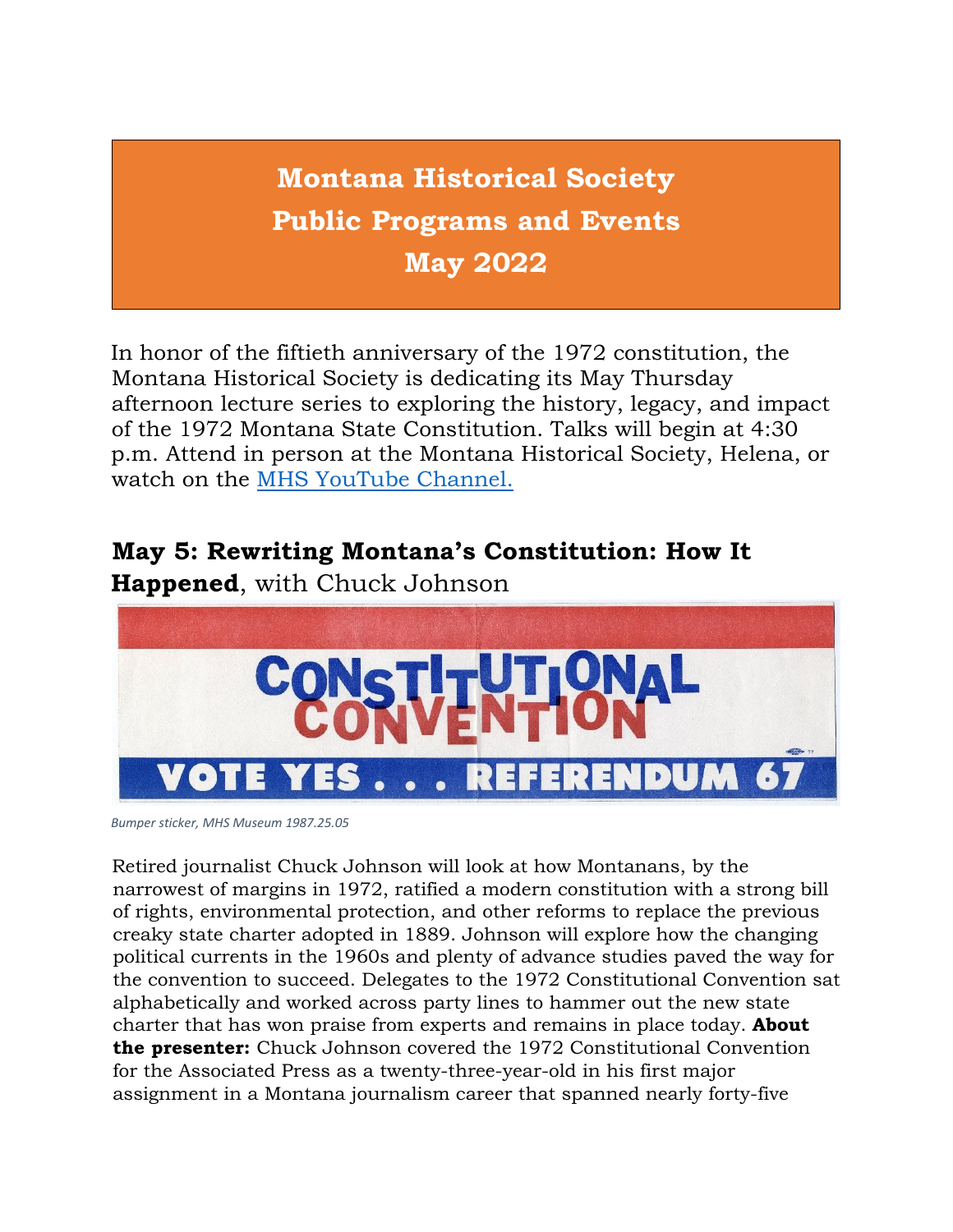years. He has a bachelor's degree in journalism and a master's degree in history, both from the University of Montana. He studied economics and politics at Oxford University under a Rotary Foundation Fellowship. In May 2022, he will receive an honorary doctorate in letters from Montana State University. Johnson also served for five years on the Montana Historical Society's Board of Trustees.

### **May 12: Indian Education and the 1972 Montana Constitution,** a panel discussion with Carol Juneau and

Joyce Silverthorne, moderated by Mike Jetty



In 1972, Montana citizens rewrote the state's Constitution and at this historic gathering they included a unique Constitutional mandate to teach about American Indians. This commitment was reaffirmed in 1999 with the passage of Indian Education for All. Join OPI Indian Education Specialist Mike Jetty, retired legislator and educator Carol Juneau, and Joyce Silverthorne, former director of the Office of Indian Education at the Department of Education, for a discussion on how the constitution's recognition of "the distinct and unique cultural heritage of American Indians" and its commitment "in its educational goals to the preservation of their cultural integrity" created an opportunity for Montana to lead the nation in

*Book cover, Essential Understandings* teaching all K-12 students about the state's tribal *Regarding Montana Indians* nations.

**About the presenters:** An enrolled member of the Confederated Salish and Kootenai Tribes and a Kickapoo descendent, **Joyce Silverthorne** served as Director of the Office of Indian Education at the Department of Education in Washington, D.C. from 2012 through 2016. From 1999 to 2008, she served as Director of the CSKT Tribal Education Department and was the P-20 Education Policy Advisor for Montana State Superintendent Denise Juneau from 2008 to 2010. She was also appointed to the Montana Board of Public Education for ten years. An educator and legislator and enrolled member of the Mandan and Hidatsa tribes, **Carol Juneau** was the first president of the Blackfeet Community College from 1976 to 1983 and worked for both Browning and Heart Butte

Public Schools in various roles from 1984 to 1997. Her advocacy for increasing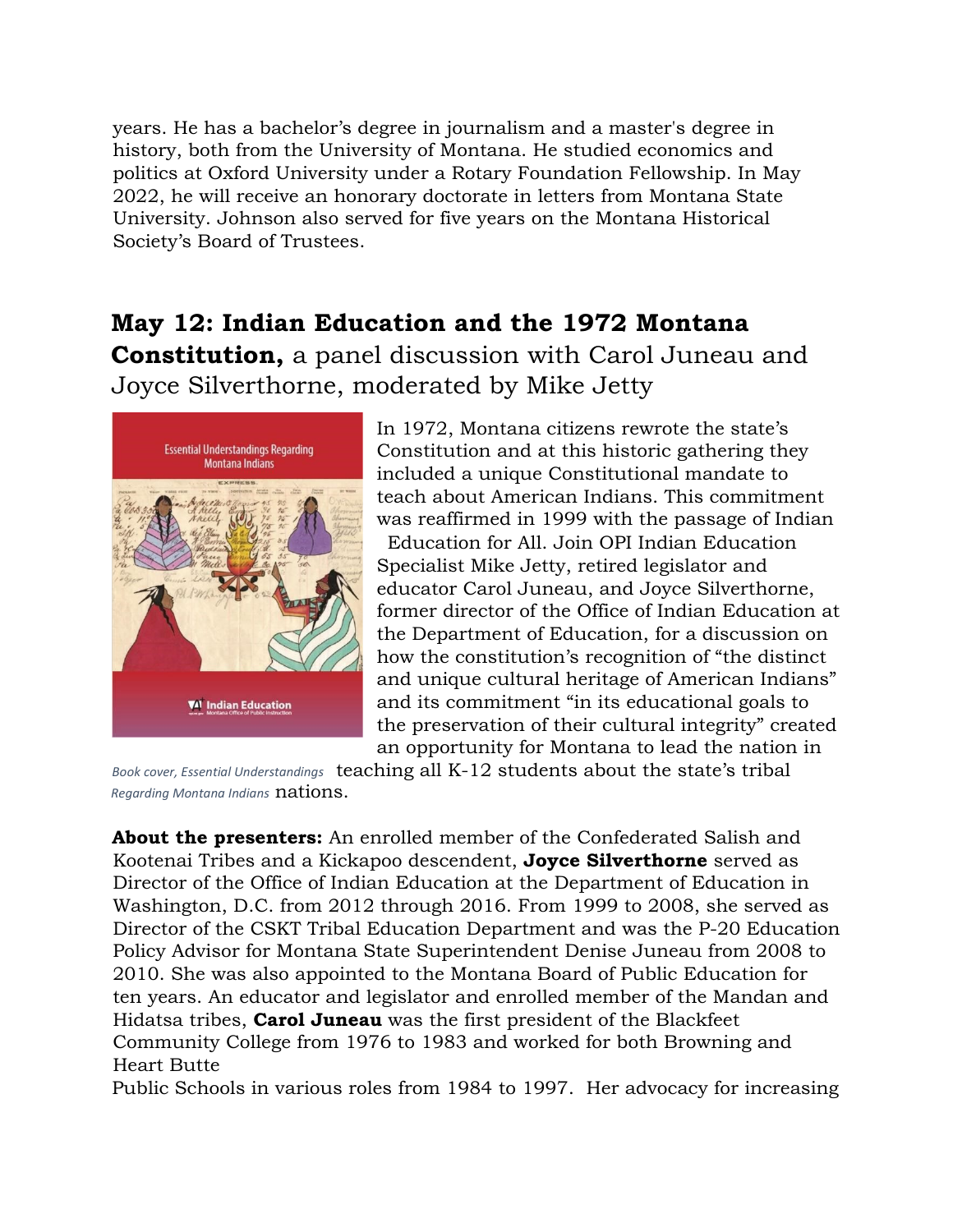Native American political power led her to serve in the Montana House of Representatives from 1999 to 2006 and in the Montana Senate from 2007 to 2010. In 1999, Carol introduced the bill that became known as Indian Education for All, which outlined a path for instituting the 1972 Constitution's promise by requiring all Montana classrooms to incorporate Indian culture and history across the curriculum. An enrolled member of the Spirit Lake Dakota Nation and a Turtle Mountain Chippewa descendant, **Mike Jetty** works at the Montana Office of Public Instruction as an Indian Education Specialist. He has been working with Indian Education issues for thirty years.

# **Saturday, May 14th, Second Saturday 1:30-3:30 Pop-Up Exhibit, featuring collections from community guests**



Join area collectors from 1:30 p.m.-3:30 p.m. for a "Second Saturday Pop-up Exhibit," where community members will share their own special collections with us and with you. Collections on display will include World War I trench art, vintage cribbage boards, advertising cookbooks, duck decoys, Montana postcards, handkerchiefs, Victorian toothpick holders, antique Montana hotel china, brewery memorabilia, and Victorian silverplate napkin rings.

### **May 19: Women and the 1972 Constitution,** with Diane Sands



In 1969, members of the Montana League of Women Voters identified constitutional reform as the most critical step toward more open, efficient, and democratic state government. League members successfully campaigned to call a constitutional convention, served, alongside other women, as convention delegates, and were vital in the campaign to adopt the new constitution. Diane Sands will discuss the women who served as constitutional convention *Women* 

*Representatives to the Montana Constitutional* delegates and how the League of Women *Convention, November 30, 1971, MHS Photo Archives,* Voters, the American Association of University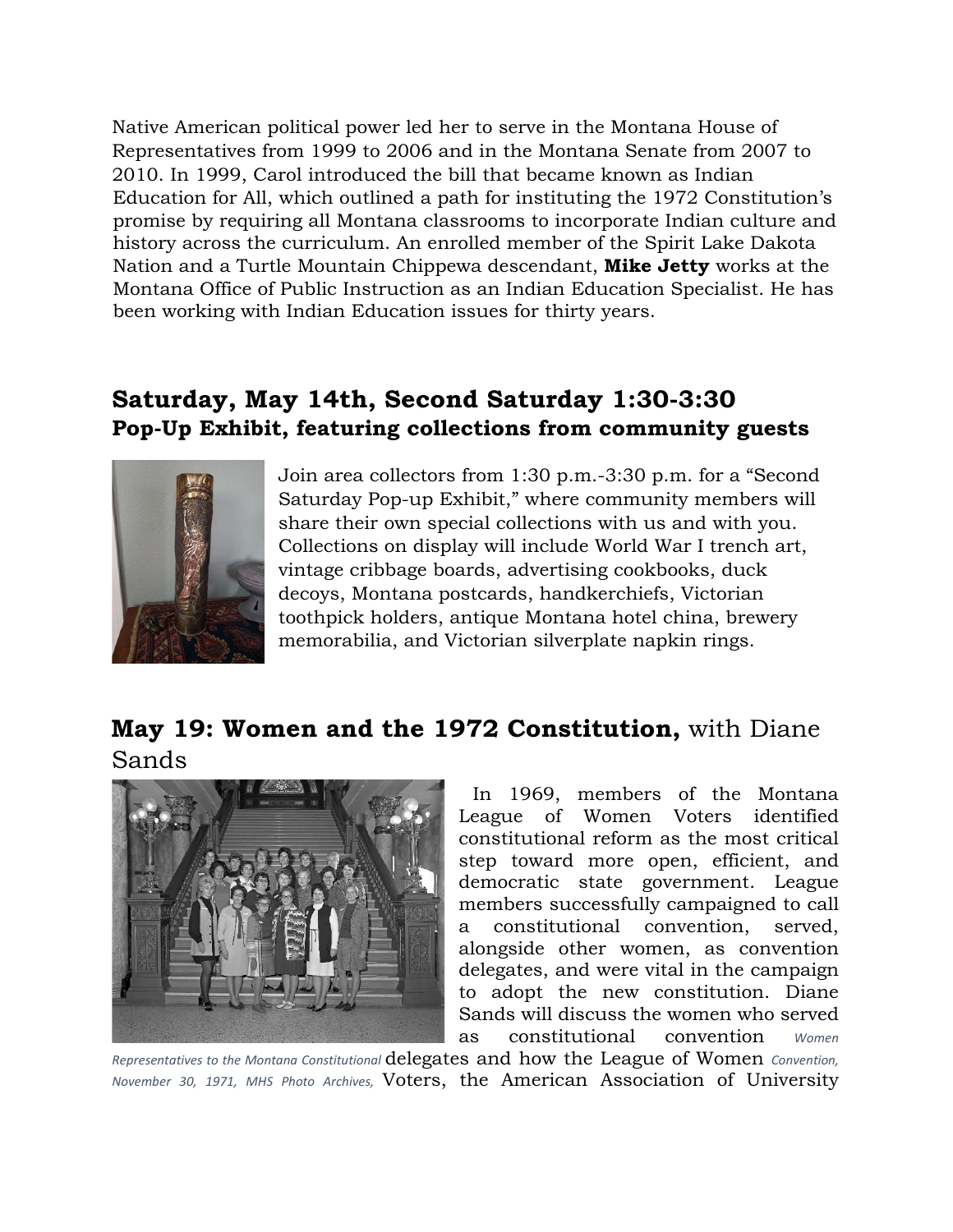Women, and other women's organizations helped shape the new constitution and assured its adoption.

**About the presenter:** Diane Sands received her B.A. in Anthropology from the University of Montana, Missoula in 1974 and completed coursework towards a master's degree in Women's Studies at George Washington University. She was the director of the Montana Women's History Project from (1975-1990) and co-Project Director of the Montana Feminist Project from 1999 to 2004, a project dedicated to documenting Second Wave feminism. She retired from the Historical Museum at Fort Missoula where she focused on the history of WWII Japanese Internment. She also served eight years in the Montana State House of Representatives and is currently finishing eight years in the Montana State Senate. In 2017 the Montana Historical Society Board of Trustees presented her with the Montana Heritage Guardian Award.

# **May 26: Before and After the Montana Constitution of**

**1972,** a panel discussion with Bob Brown and Dorothy Bradley, moderated by Evan Barrett



Bob Brown and Dorothy Bradley served in the Montana state legislature before and after the passage of the 1972 Constitution. Constitutional historian Evan Barrett will moderate a panel discussion with Bradley and Brown, as they discuss their memories of how constitutional provisions surrounding the public's right to know and participate in governmental proceedings transformed Montana politics. Brown and Bradley will also talk about work the legislature engaged in to align Montana law to the new constitutional *Constitutional Convention Logo, MHS* mandates, including the passage of laws designed

*Museum 1987.08.02* to implement the new constitution's promise of "equal protection," and the prohibition of discrimination based on "race, color, sex, culture, social origin or condition, or political or religious ideas."

**About the presenters: Dorothy Bradley** was elected to the Montana Legislature in 1971, at the age of twenty-three, as the only woman in the House of Representatives, and served sixteen years. She was the Democratic nominee for governor in 1992. From 1993 to 2000, she worked as director of the University System Water Center at Montana State University. She has been recognized as the Business Woman of the Year by the Bozeman Chamber of Commerce and MSU Alumni Association, and Montana Woman of Achievement by the Montana Business and Professional Women. **Bob Brown** served twenty-